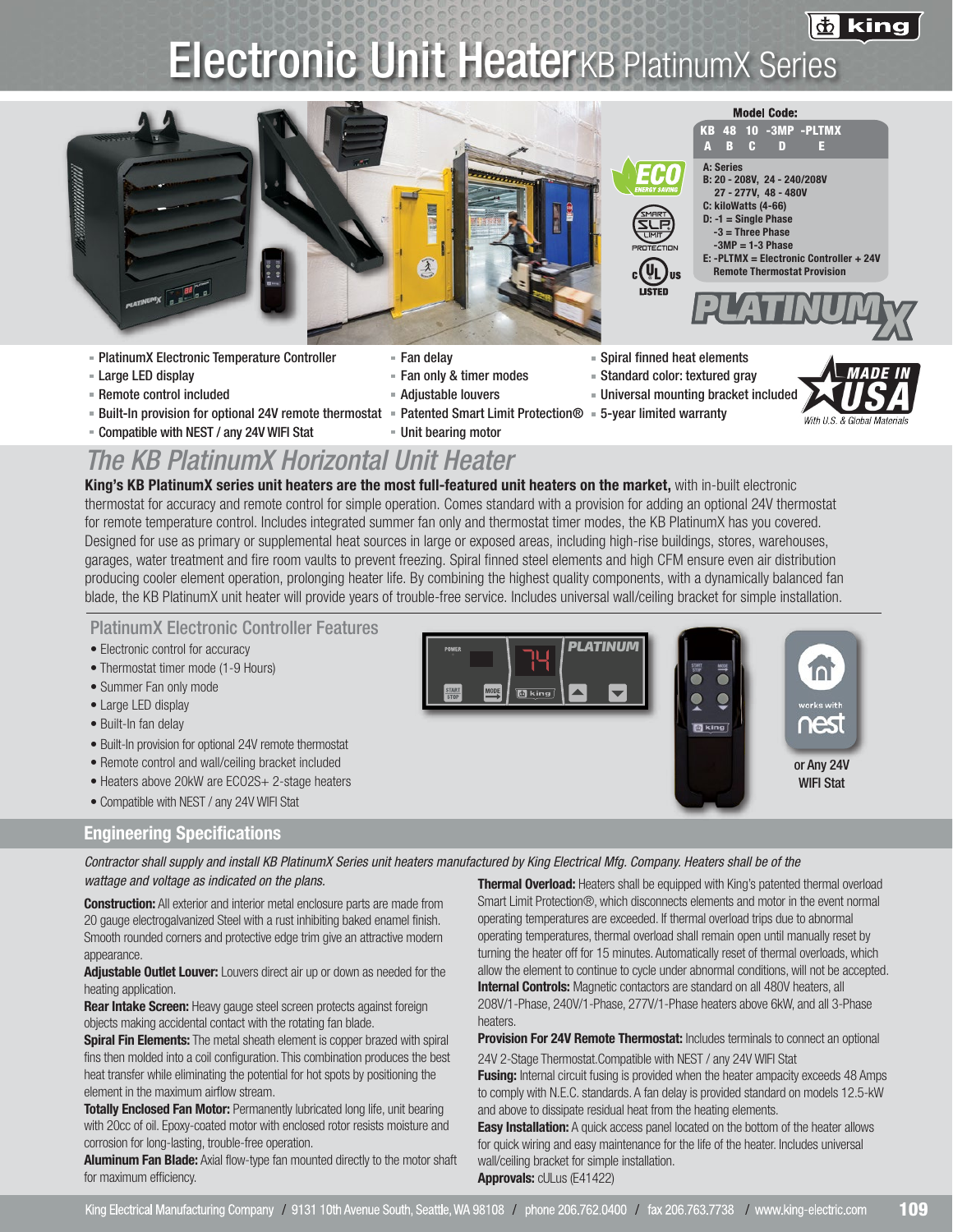

## Electronic Unit HeaterKB PlatinumX Series

| <b>Ordering Information</b> |            |           |       |                   |              |                     |                           |            |                             |                            |                                             |               |               |
|-----------------------------|------------|-----------|-------|-------------------|--------------|---------------------|---------------------------|------------|-----------------------------|----------------------------|---------------------------------------------|---------------|---------------|
| <b>MODEL</b>                | <b>UPC</b> | <b>KW</b> |       | <b>BTUH PHASE</b> | <b>VOLTS</b> | <b>AMPS</b>         | <b>MOTOR</b><br><b>HP</b> | <b>CFM</b> | <b>TEMP.</b><br><b>RISE</b> | <b>AIR</b><br><b>THROW</b> | MAX. *SIZE<br><b>MOUNT</b><br><b>HEIGHT</b> |               | WT.<br>(lbs.) |
| KB2003-1-PLTMX              | 33188      | 3         | 10.2  | $\mathbf{1}$      | 208          | 14.4                | 9W                        | 400        | $37^\circ$                  | 15ft.                      | 8ft.                                        | A             | 30.5          |
| KB2403-1-PLTMX              | 33189      | 3         | 10.2  | $\mathbf{1}$      | 240/208*     | 12.5                | 9W                        | 400        | $37^\circ$                  | 15ft.                      | 8ft.                                        | A             | 30.5          |
| KB2703-1-PLTMX              | 33190      | 3         | 10.2  | $\mathbf{1}$      | 277          | 10.8                | 9W                        | 400        | $38^\circ$                  | 15ft.                      | 8ft.                                        | A             | 30.5          |
| KB2004-1-PLTMX              | 33191      | 4         | 13.5  | $\mathbf{1}$      | 208          | 19.2                | 9W                        | 400        | $38^\circ$                  | 15ft.                      | 8ft.                                        | Α             | 30.5          |
| KB2404-1-PLTMX              | 33192      | 4         | 13.5  | $\mathbf{1}$      | 240/208*     | 16.7/14.4           | 9W                        | 400        | $38^\circ$                  | 15ft.                      | 8ft.                                        | A             | 30.5          |
| KB2704-1-PLTMX              | 33193      | 4         | 13.5  | $\mathbf{1}$      | 277          | 14.4                | 9W                        | 400        | $38^\circ$                  | 15ft.                      | 8ft.                                        | A             | 30.5          |
| KB2005-1-PLTMX              | 33194      | 5         | 17    | $\mathbf{1}$      | 208          | 24.0                | 9W                        | 400        | $40^{\circ}$                | 16ft.                      | 8ft.                                        | A             | 30.5          |
| KB2405-1-PLTMX              | 33195      | 5         | 17    | $\mathbf{1}$      | 240/208*     | 20.8/18             | 9W                        | 400        | $40^{\circ}$                | 16ft.                      | 8ft.                                        | A             | 30.5          |
| KB2705-1-PLTMX              | 33196      | 5         | 17    | $\mathbf{1}$      | 277          | 18.1                | 9W                        | 400        | $40^{\circ}$                | 16ft.                      | 8ft.                                        | A             | 30.5          |
| KB2007-1-PLTMX              | 33197      | 7.5       | 25.6  | $\mathbf{1}$      | 208          | 36.1                | <b>16W</b>                | 600        | $40^{\circ}$                | 20ft.                      | 9ft.                                        | B             | 45.0          |
| KB2407-1-PLTMX              | 33198      | 7.5       | 25.6  | $\mathbf{1}$      | 240/208*     | 31.3/27             | <b>16W</b>                | 600        | $40^{\circ}$                | 20ft.                      | 9ft.                                        | B             | 45.0          |
| <b>KB2707-1-PLTMX</b>       | 33199      | 7.5       | 25.6  | $\mathbf{1}$      | 277          | 27.1                | <b>16W</b>                | 600        | $40^{\circ}$                | 20ft.                      | 9ft.                                        | B             | 45.0          |
| KB2010-1-PLTMX              | 33200      | 9.98      | 34.1  | $\mathbf{1}$      | 208          | 48.0                | <b>25W</b>                | 725        | $44^\circ$                  | 24ft.                      | 10ft.                                       | B             | 45.0          |
| KB2410-1-PLTMX              | 33201      | 10        | 34.1  | $\mathbf{1}$      | 240/208*     | 41.6/36.1           | <b>25W</b>                | 725        | $44^\circ$                  | 24ft.                      | 10ft.                                       | B             | 45.0          |
| KB2710-1-PLTMX              | 33202      | 10        | 34.1  | $\mathbf{1}$      | 277          | 36.1                | <b>25W</b>                | 725        | $44^\circ$                  | 24ft.                      | 10ft.                                       | B             | 45.0          |
| KB2012-1-PLTMX-FB           | 33221      | 12.5      | 42.7  | $\mathbf{1}$      | 208          | 60.1                | <b>25W</b>                | 825        | $48^\circ$                  | 30ft.                      | $11$ ft.                                    | C             | 50.0          |
| KB2412-1-PLTMX-FB           | 33222      | 12.5      | 42.7  | $\mathbf{1}$      | 240/208*     | 52.1/45.1           | 35W                       | 825        | $48^\circ$                  | 30ft.                      | $11$ ft.                                    | C             | 50.0          |
| KB2015-1-PLTMX-FB           | 33223      | 15        | 51.2  | $\mathbf{1}$      | 208          | 72.1                | 50W                       | 925        | $51^\circ$                  | 33ft.                      | 12ft.                                       | $\mathcal{C}$ | 50.0          |
| KB2415-1-PLTMX-FB           | 33224      | 15        | 51.2  | $\mathbf{1}$      | 240/208*     | 62.5/54.1           | 50W                       | 925        | $51^\circ$                  | 33ft.                      | 12ft.                                       | C             | 50.0          |
| KB2003-3MP-PLTMX            | 33203      | 3         | 10.2  | $1 - 3$           | 208          | 14.4/8.3            | 9W                        | 400        | $37^\circ$                  | 14ft.                      | 8ft.                                        | C             | 45.0          |
| KB2010-3MP-PLTMX            | 33210      | 9.98      | 47.9  | $1 - 3$           | 208          | 27.7                | <b>25W</b>                | 825        | $48^\circ$                  | 30ft.                      | $11$ ft.                                    | $\mathcal{C}$ | 46.5          |
| KB2403-3MP-PLTMX            | 33204      | 3         | 10.2  | $1 - 3$           | 240/208*     | 62.5/54.1           | 9W                        | 400        | $37^\circ$                  | 14ft.                      | 8ft.                                        | C             | 45.0          |
| KB4803-3MP-PLTMX            | 33215      | 3         | 10.2  | $1 - 3$           | 480          | 6.3/3.6             | 9W                        | 400        | $37^\circ$                  | 14ft.                      | 8ft.                                        | C             | 45.0          |
| KB2005-3MP-PLTMX            | 33205      | 5         | 17.1  | $1 - 3$           | 208          | 24 & 13.9           | 9W                        | 400        | $40^{\circ}$                | 16ft.                      | 8ft.                                        | $\mathcal{C}$ | 45.0          |
| KB2405-3MP-PLTMX            | 33206      | 5         | 17.1  | $1 - 3$           | 240/208*     | 20.8/18 & 18/15.6   | 9W                        | 400        | $40^{\circ}$                | 16ft.                      | 8ft.                                        | C             | 45.0          |
| KB4805-3MP-PLTMX            | 33216      | 5         | 17.1  | $1 - 3$           | 480          | 10.4 & 6.0          | 9W                        | 400        | $40^{\circ}$                | 16ft.                      | 8ft.                                        | C             | 45.0          |
| KB2007-3MP-PLTMX            | 33207      | 7.5       | 25.6  | $1 - 3$           | 208          | 36.1 & 20.8         | <b>16W</b>                | 600        | $40^{\circ}$                | 20ft.                      | 9ft.                                        | C             | 46.5          |
| KB2407-3MP-PLTMX            | 33208      | 7.5       | 25.6  | $1 - 3$           | 240/208*     | 31.2/27 & 18/15.6   | <b>16W</b>                | 600        | $40^{\circ}$                | 20ft.                      | 9ft.                                        | C             | 46.5          |
| KB4807-3MP-PLTMX            | 33217      | 7.5       | 25.6  | $1 - 3$           | 480          | 15.6/9              | <b>16W</b>                | 925        | $51^\circ$                  | 33ft.                      | 12ft.                                       | C             | 46.5          |
| KB2410-3MP-PLTMX            | 33209      | 10        | 34.1  | $1 - 3$           | 240/208*     | 41.7/36.1 24.1/20.8 | <b>25W</b>                | 725        | $44^\circ$                  | 24ft.                      | 10ft.                                       | C             | 46.5          |
| KB4810-3MP-PLTMX            | 33218      | 10        | 34.1  | $1 - 3$           | 480          | 20.8 & 12           | <b>25W</b>                | 725        | $44^{\circ}$                | 24ft.                      | 10ft.                                       | C             | 46.5          |
| KB4812-3MP-PLTMX            | 33219      | 12.5      | 42.7  | $1 - 3$           | 480          | 26 & 15             | <b>25W</b>                | 825        | $48^{\circ}$                | 30ft.                      | 11ft.                                       | C             | 46.5          |
| KB4815-3MP-PLTMX            | 33220      | 15        | 51.2  | $1 - 3$           | 480          | 31.3 & 18.1         | 50W                       | 925        | $51^\circ$                  | 33ft.                      | 12ft.                                       | C             | 46.5          |
| KB2012-3-PLTMX              | 33211      | 12.5      | 42.7  | 3                 | 208          | 34.7                | 35W                       | 825        | $48^\circ$                  | 30ft.                      | 11ft.                                       | C             | 50.0          |
| KB2412-3-PLTMX              | 33212      | 12.5      | 42.7  | 3                 | 240/208*     | 30.1/26             | 35W                       | 825        | $48^\circ$                  | 30ft.                      | 11ft.                                       | C             | 50.0          |
| KB2015-3-PLTMX              | 33213      | 15        | 51.2  | 3                 | 208          | 41.7                | 50W                       | 925        | $51^\circ$                  | 33ft.                      | 12ft.                                       | C             | 50.0          |
| KB2415-3-PLTMX              | 33214      | 15        | 51.2  | 3                 | 240/208*     | 36.1/31.2           | 50W                       | 925        | $51^\circ$                  | 33ft.                      | 12ft.                                       | C             | 50.0          |
| KB2020-3-PLTMX-FB           | 33225      | 20        | 68.3  | 3                 | 208          | 55.6                | $1/4$ HP                  | 1100       | $57^\circ$                  | 47ft.                      | 13ft.                                       | E             | 55.0          |
| KB2420-3-PLTMX-FB           | 33226      | 20        | 68.3  | 3                 | 240/208*     | 48.2/41.6           | $1/4$ HP                  | 1100       | $57^\circ$                  | 47ft.                      | 13ft.                                       | Ε             | 55.0          |
| KB4820-3-PLTMX              | 33227      | 20        | 68.3  | 3                 | 480          | 24.1                | $1/4$ HP                  | 1100       | $57^\circ$                  | 47ft.                      | 13ft.                                       | E             | 55.0          |
| **KB2025-3-PLTMX-FB         | 33228      | 25        | 85.3  | 3                 | 208          | 69.5                | (2) 35W                   | 1100       | $57^\circ$                  | 47ft.                      | 13ft.                                       | F             | 60.5          |
| **KB2425-3-PLTMX-FB         | 33229      | 25        | 85.3  | 3                 | 240/208*     | 60.2/52.1           | (2) 35W                   | 1350       | $58^\circ$                  | 41ft.                      | 14ft.                                       | F             | 60.5          |
| **KB4825-3-PLTMX            | 33233      | 25        | 85.3  | 3                 | 480          | 30.1                | (2) 35W                   | 1350       | $58^\circ$                  | 41ft.                      | 14ft.                                       | F             | 60.5          |
| **KB2030-3-PLTMX-FB         | 33230      | 30        | 102.4 | 3                 | 208          | 83.4                | (2) 50W                   | 1800       | $53^\circ$                  | 48ft.                      | 15ft.                                       | F             | 60.5          |
| **KB2430-3-PLTMX-FB         | 33231      | 30        | 102.4 | 3                 | 240/208*     | 72.3/62.5           | (2) 50W                   | 1800       | $53^\circ$                  | 48ft.                      | 15ft.                                       | F             | 60.5          |
| **KB4830-3-PLTMX            | 33234      | 30        | 102.4 | 3                 | 480          | 36.1                | (2) 50W                   | 1800       | $53^\circ$                  | 48ft.                      | 15ft.                                       | F             | 60.5          |
| **KB2440-3-PLTMX-FB         | 33232      | 40        | 136.5 | 3                 | 240          | 96.3/83.3           | (2) 1/4 HP                | 2200       | $57^\circ$                  | 53ft.                      | 15ft.                                       | F             | 60.5          |
| **KB4840-3-PLTMX-FB  33235  |            | 40        | 136.5 | 3                 | 480          | 48.2                | $(2) 1/4 H$ P             | 2200       | $57^\circ$                  | 53ft.                      | 15ft.                                       | G             | 60.5          |

Maximum mounting height is manufacturer's recommendation

\*Dual rated heaters will draw 13% less amps and 25% less wattage when operated at 208V. \*\*2-Stage heating standard.